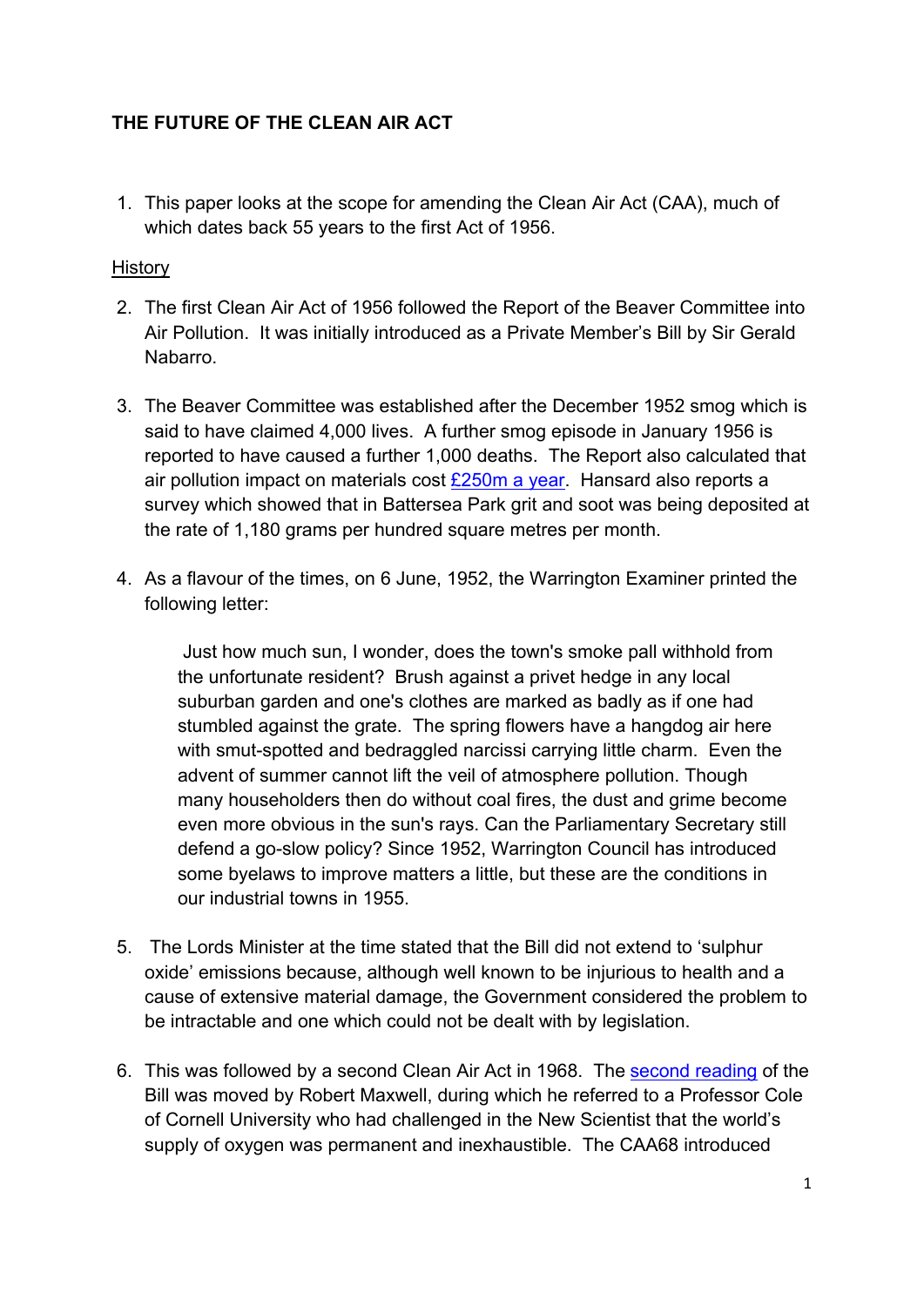provisions on grit, dust and fumes from industrial premises and on chimney heights (ss 4-16 in CAA93).

7. The Law Commission then consolidated the legislation into the [Clean Air Act](http://www.legislation.gov.uk/ukpga/1993/11/pdfs/ukpga_19930011_en.pdf) [1993,](http://www.legislation.gov.uk/ukpga/1993/11/pdfs/ukpga_19930011_en.pdf) incorporating also parts of the Control of Pollution Act 1974.

## What the CAA93 does

8. CAA93 has 68 sections and 5 schedules. Parts I-III comprise the main provisions:

Part I **prohibits dark smoke emissions** from domestic and industrial chimneys. It also prohibits dark smoke from non-chimney sources on industrial or trade premises, eg open bonfires;

Part II sets up a notification and approval system for new non-domestic furnaces to control **smoke, grit, and dust emissions** and **chimney heights** There is provision to make Regulations extending some of Part II to control fumes and gases;

Part III contains the **smoke control area** provisions.

- 9. The remaining provisions deal with:
	- making Regulations about composition of motor vehicle fuel and sulphur content of fuel oil
	- prohibiting cable burning
	- applicability to vessels and steam engines
	- LAs obtaining information about air pollution
	- emissions from mine waste
	- LA research into air pollution
	- a power to give effect to international agreements
	- the usual sort of ancillary provisions
- 10. There are 17 Regulations made under the CAAs known still to be extant:
	- 6 sets of regulations specifying exemptions/permitted emission periods in relation to the Part I dark smoke provisions and
	- 3 sets of regulations amplifying the Part II smoke, grit, dust and chimney height provisions
	- 6 sets of regulations listing authorised fuels and exempt fireplaces for the purposes of Part III (smoke control areas) – these are being consolidated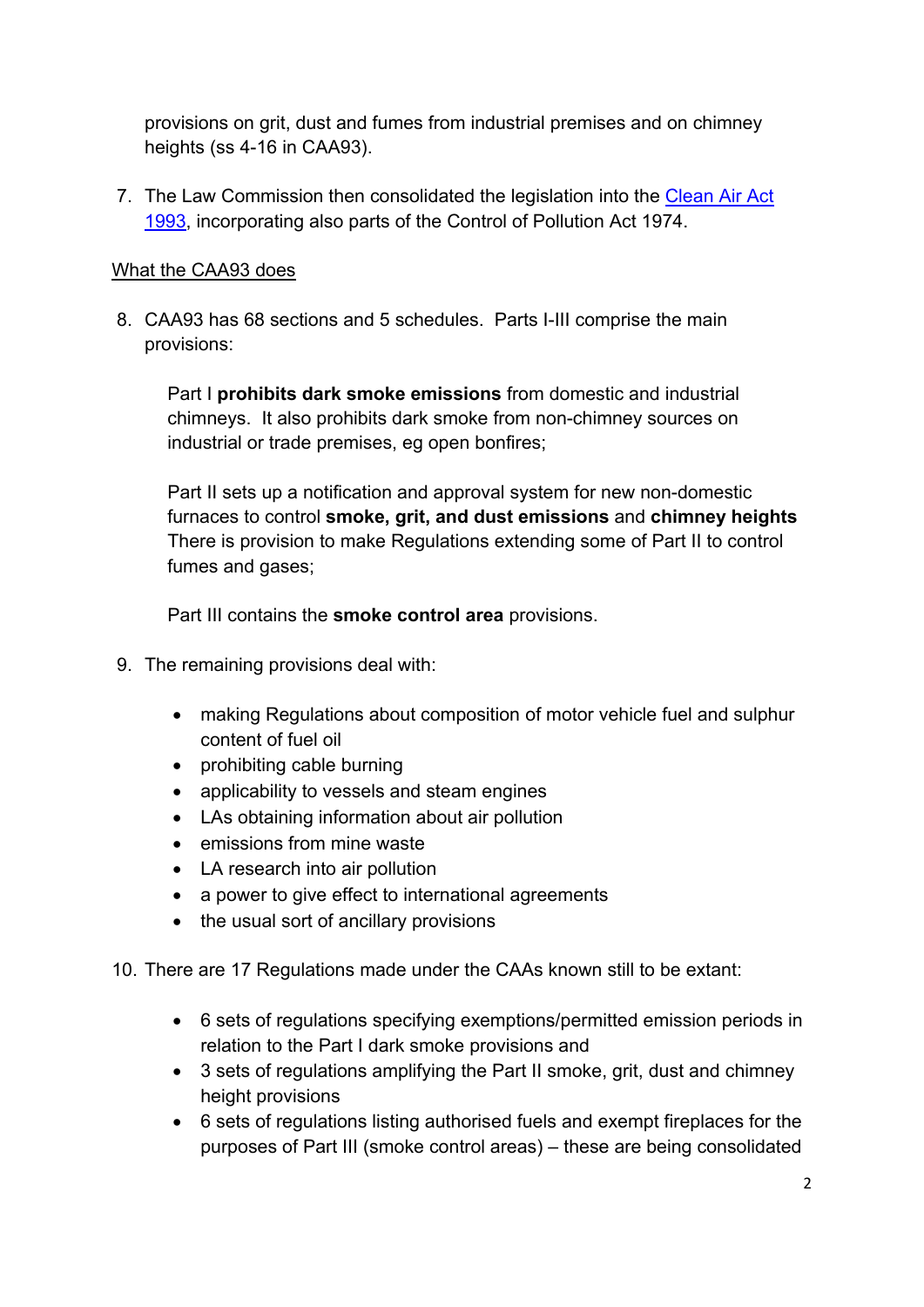to 2 sets from 6 April 2012 as an initial contribution to the Red Tape **Challenge** 

- 2 sets of regulation amplifying the provisions enabling local authorities to obtain information about air pollution.
- 11. In addition, two sets of regulations are being checked to see whether they are extant: the [Clean Air Enactments \(Repeals and Modifications\) Regulations 1974](http://www.legislation.gov.uk/uksi/1974/2170/made) and the [Motor Fuel \(Composition and Content\) Regulations 1999.](http://www.legislation.gov.uk/uksi/1999/3107/pdfs/uksi_19993107_en.pdf) The latter were made using powers under CAA93 and the European Communities Act.

## Research into need for CAA93 provisions and scope for amendment

- 12. Defra has undertaken initial informal consultation with two groups of local authority environmental health professionals about the value and continued use of the CAA93 provisions, and what improvements might be made. This involved a meeting with four experience LA officers: two from London and two from Nottinghamshire, providing a spread of views. This was followed up with a feedback exercise undertaken at a seminar with 120 LA officers from the East Midlands. The latter involved providing each of the tables of 8-10 officers with a summary of the CAA93 provisions, with a request to identify which parts of the legislation were necessary to deliver UK air quality objectives and emission ceilings; which were essential; which were aimed largely at nuisance emissions; which are not used or could be dispensed with for other reasons; and which could be improved or expanded. Each table was asked to focus on one part of the Act, although could look at other parts if they had time.
- 13. The overview from the meeting with four officers was that the Act was completely outdated and needed a full overhaul. All the terminology needed clarifying or modernising; there are problems with enforceability and proportionality; there are too many opt-outs from the dark smoke provisions; it would be better to provide for a warning system rather than a strict offence in relation to dark smoke; it might be possible to achieve some outcomes via the Building Regulations; and certain additional powers were sought. There was a strong view that the CAA might have a new lease of life with the expected growth of biomass burning, so now was the time to streamline and focus the legislation, not to scrap most of it.
- 14. The East Midlands exercise was more superficial and perhaps understandably respondents erred more on the side of retaining provisions. Suggestions included tackling the enforcement difficulties caused by the permitted periods regulations; use of waste permitting and the duty of care for dark smoke at waste sites; and a new power to confiscate vehicles in relation to cable burning.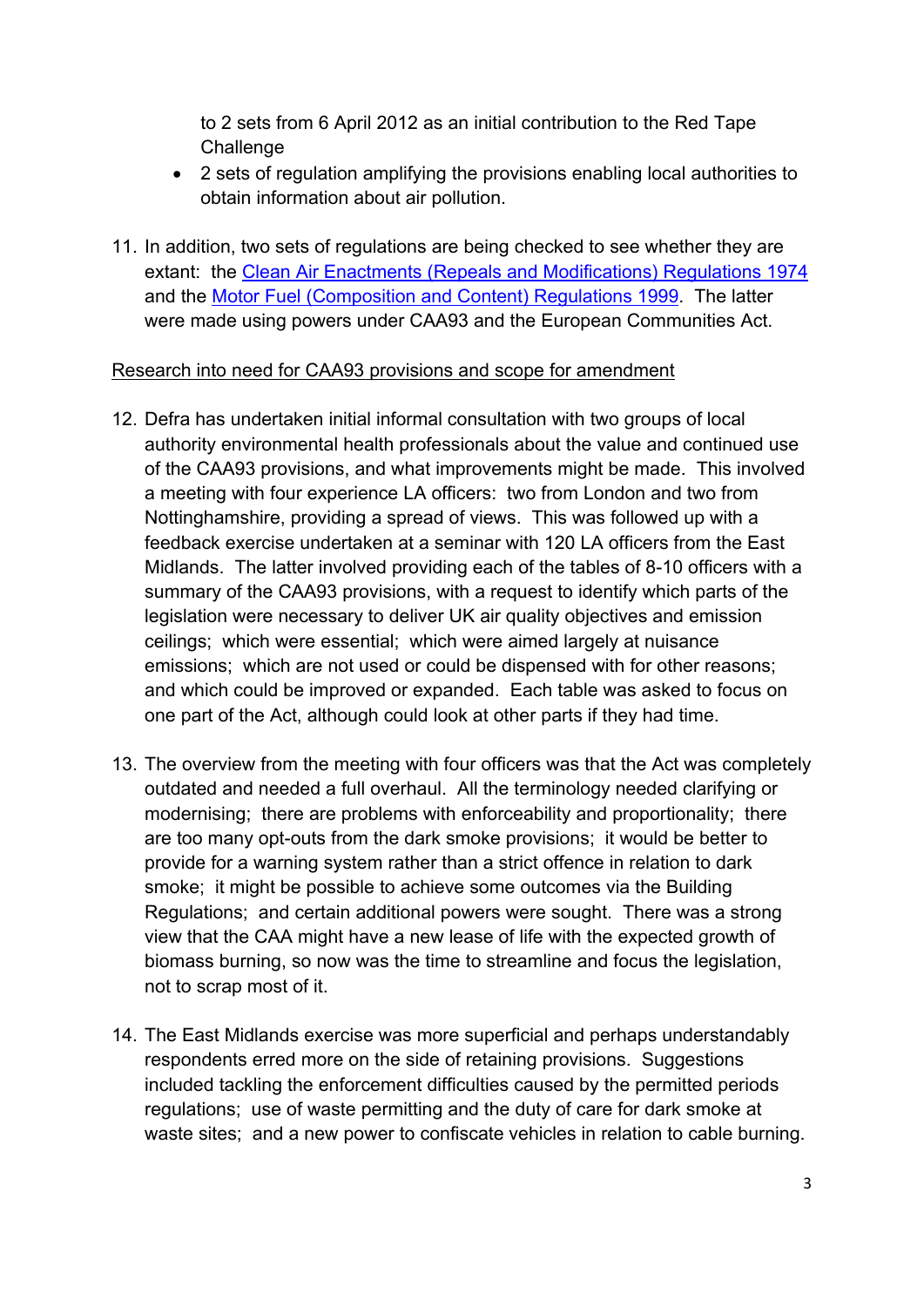15. Summary sheets from the overview meeting and the East Midlands exercise are appended, and contain a breakdown of the Act section-by-section.

Defra

March 2012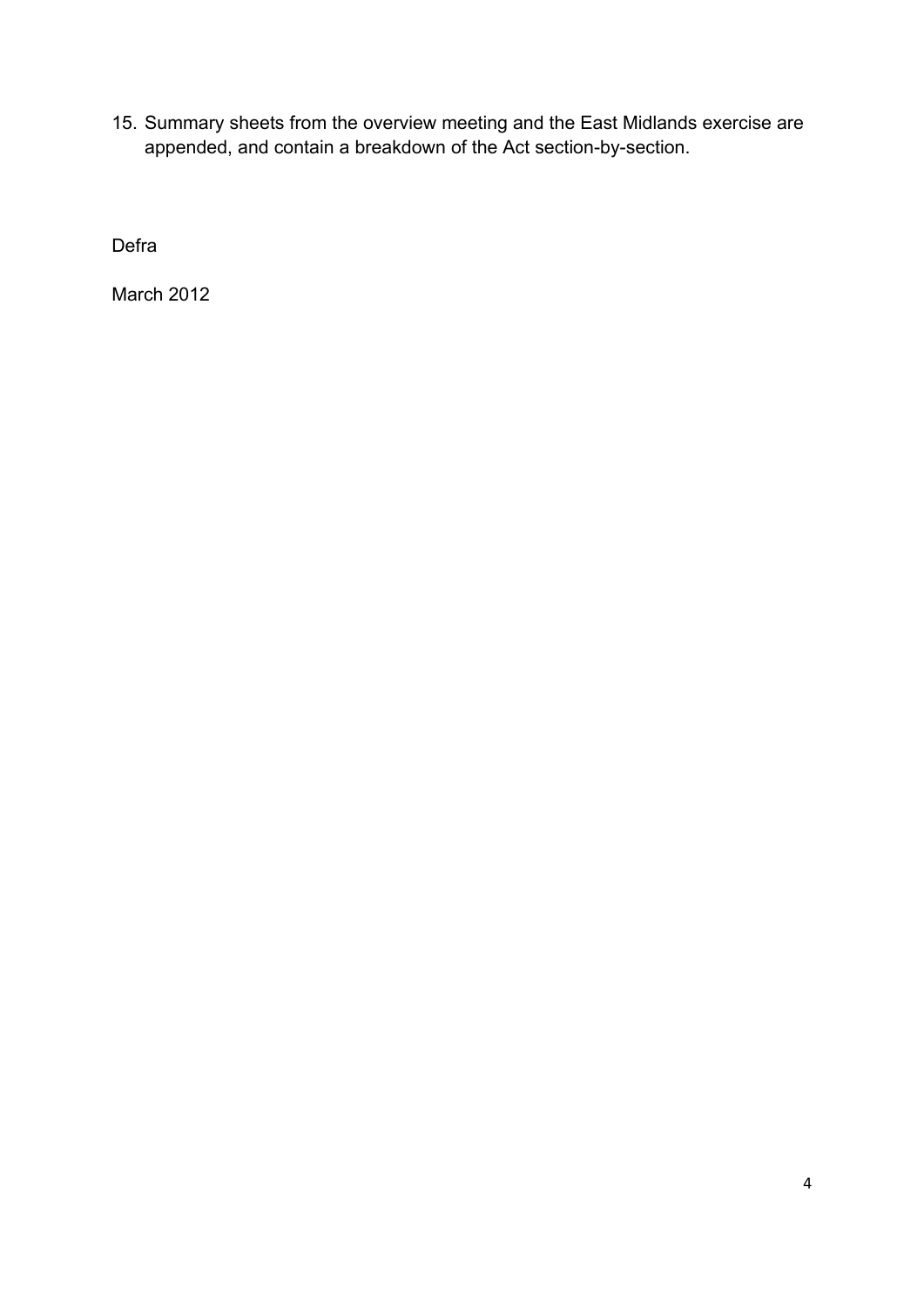# **CLEAN AIR ACT MEETING WITH LONDON AND NOTTS EHOs 25 MAY 2011**

General comments:

- completely outdated, a complete overhaul is required
- problems re enforceability and proportionality
- dark smoke has too many opt-outs: better to issue a warning and then use nuisance
- all terminology needs clarifying.
- Ringelman is a nuisance and propose a neutral density filter
- ? use of Building Regulations Code level 5
- ? power to adapt further standards and requirement to consult local business (as with idling vehicle engines)

| <b>Section</b>    | <b>Provision</b>                                                                                                                                                                                              | comment                                                                                                    |  |
|-------------------|---------------------------------------------------------------------------------------------------------------------------------------------------------------------------------------------------------------|------------------------------------------------------------------------------------------------------------|--|
| <b>Dark smoke</b> |                                                                                                                                                                                                               |                                                                                                            |  |
| 1, 2, 43<br>$+51$ | Dark smoke prohibited from chimney of any building<br>and from chimney of boiler or industrial plant.<br>Disapplication where emissions during permitted                                                      | ? need to cover railway<br>engines and vessels                                                             |  |
|                   | periods. Defences. Level 3 fine for domestic, level 5<br>for other. Applies also to railway engines and to<br>vessels in inland and territorial waters (+ level 5                                             | dark smoke is not always a<br>nuisance                                                                     |  |
|                   | fine).                                                                                                                                                                                                        | waste regulation should<br>prevail where dark smoke                                                        |  |
|                   | Dark smoke prohibited industrial or trade premises<br>(not buildings). Exemptions in Regulations.                                                                                                             | emitted from EPR site                                                                                      |  |
|                   | Defences. £20k fine - para 195 of Sch 22 of Env<br>Act 1995.                                                                                                                                                  | support a system whereby<br>a notice is served, rather<br>than having a strict offence                     |  |
|                   | Section 51 requires an LA to notify it considers an<br>offence has been committed.                                                                                                                            | this isn't so relevant in                                                                                  |  |
|                   |                                                                                                                                                                                                               | places like inner London                                                                                   |  |
| 3                 | Dark smoke definition. Regs may be made.                                                                                                                                                                      |                                                                                                            |  |
|                   | Smoke, grit, dust and fumes                                                                                                                                                                                   |                                                                                                            |  |
| $\overline{4}$    | Notify LA of any new non-domestic furnace to be<br>installed in a building or in fixed boiler or industrial<br>plant. Boiler must be able to be operated                                                      | experience is that people<br>don't notify the LA                                                           |  |
|                   | smokelessly when burning fuel for which designed.<br>If installed in accordance with notified and LA-<br>approved spec, it complies. Level 3 fine for non-<br>notification; level 5 for operating with smoke. | this has presentational<br>value, but limited value if<br>notified. There is a<br>theoretical come-back to |  |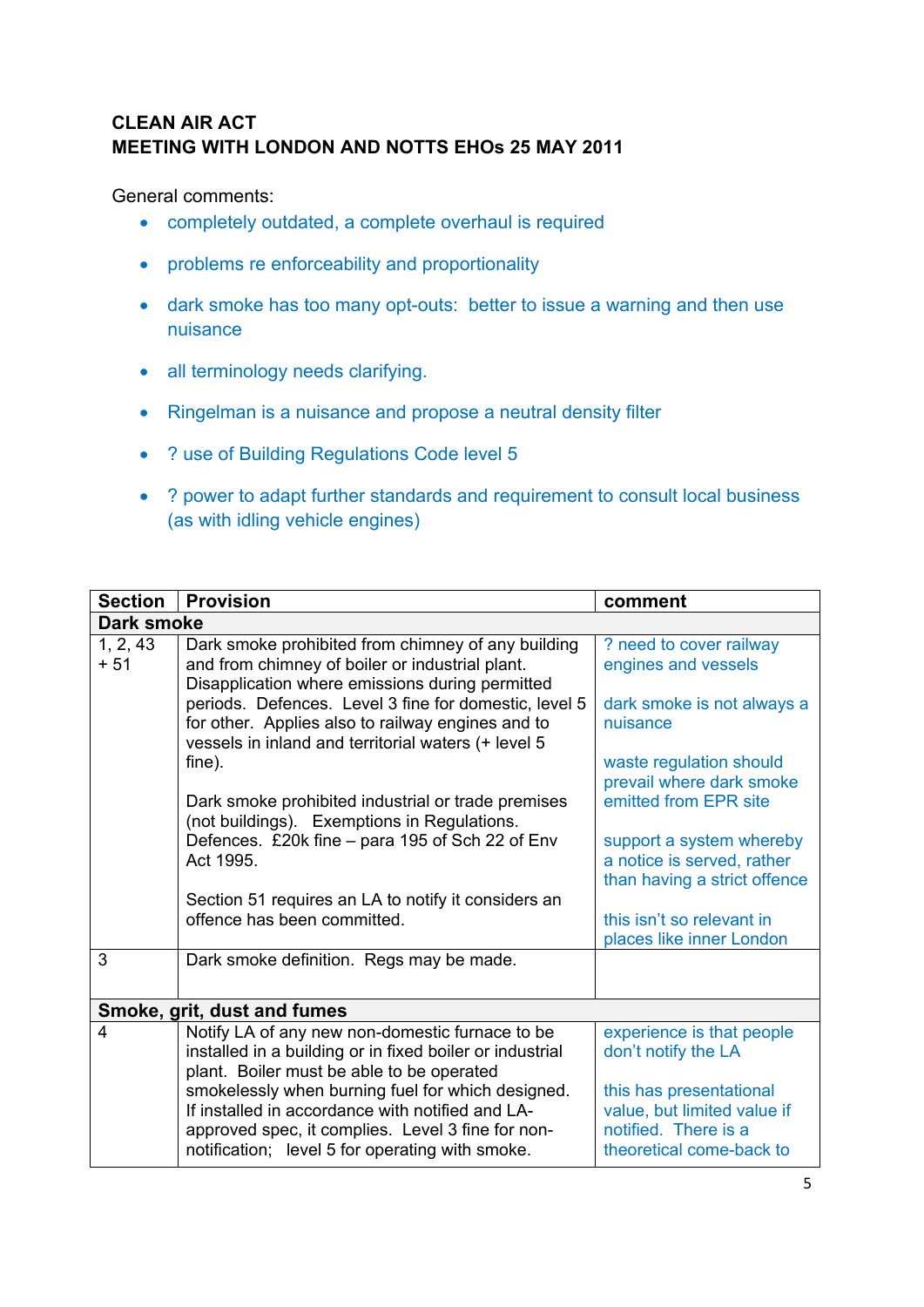|           |                                                                                                                                                                                                                                                                                                                                                                                                                                                                                                                                                | chase those who have<br>installed inappropriate<br>appliances                                                                                                                                                                                               |
|-----------|------------------------------------------------------------------------------------------------------------------------------------------------------------------------------------------------------------------------------------------------------------------------------------------------------------------------------------------------------------------------------------------------------------------------------------------------------------------------------------------------------------------------------------------------|-------------------------------------------------------------------------------------------------------------------------------------------------------------------------------------------------------------------------------------------------------------|
| 5         | Offence of emitting more grit and dust from non-<br>domestic furnace (whether or not in a building*) than<br>allowed for in any Regulations. BPM defence. Level<br>5 fine. *s13                                                                                                                                                                                                                                                                                                                                                                |                                                                                                                                                                                                                                                             |
| $6,7+9$   | Non-domestic furnaces must have grit and dust<br>arrestment if burning pulverised fuel, or solid fuel<br>over 45.4kg/hr, or liquid/gaseous fuel over 366.4kw,<br>subject to Regs exemptions. Level 5 fine. The<br>thresholds can be amended by Regulations, but not<br>retrospectively. Also LAs can waive requirement if<br>operator applies and LA considers emissions of grit<br>and dust wont be prejudicial to health or a nuisance.<br>Waiver automatic if no LA decision within 8 weeks or<br>agreed longer period. Appeal for refusal. |                                                                                                                                                                                                                                                             |
| $8 + 9$   | Domestic furnaces mustn't burn pulverised fuel, nor<br>burn solid fuel or solid waste over 1.03tph without<br>grit and dust arrestment approved by the LA. Level<br>5 fine. Written decision and right of appeal.                                                                                                                                                                                                                                                                                                                              | never used                                                                                                                                                                                                                                                  |
| $10 + 11$ | LAs can direct operators to monitor, record and<br>submit grit, dust and fume emissions from plant<br>burning the fuels listed in s6 (above the given<br>thresholds – or those threshold as amended in<br>Regs), and to alter the furnace chimney, to the<br>extent that there are Regs which provide for<br>monitoring, alteration etc. Level 5 fine for<br>contravention. LA must be allowed on site to view<br>monitoring. Section 11 provides for LAs to<br>undertake the monitoring for plant over certain sizes.                         | might be useful if it applied<br>to something useful                                                                                                                                                                                                        |
| 12        | LA can ask for information. Level 5 fine.                                                                                                                                                                                                                                                                                                                                                                                                                                                                                                      | as 10 and 11                                                                                                                                                                                                                                                |
| $14 - 15$ | Furnaces burning pulverised fuel or above 45.4kg/hr<br>or 366.4kw mustn't operate without LA approval of<br>the chimney height (or, on appeal, SoS approval).<br>Conditions can be attached to approvals. Deemed<br>unconditional approval if no LA decision within 4<br>weeks. Refusal must be accompanied with reasons<br>and lowest height would approve. Level 5 fine for<br>operator contravention. Regs can exempt fixed<br>boilers or industrial plant.                                                                                 | needed to secure dispersal<br>for stat nuisance and air<br>quality purposes<br>option of a requirement on<br>anyone putting up a stack<br>to achieve adequate<br>dispersion<br>H&S duty not to harm<br>employees via emissions<br>from stack (HSWA s6 or 7) |
|           |                                                                                                                                                                                                                                                                                                                                                                                                                                                                                                                                                | would be useful to be able                                                                                                                                                                                                                                  |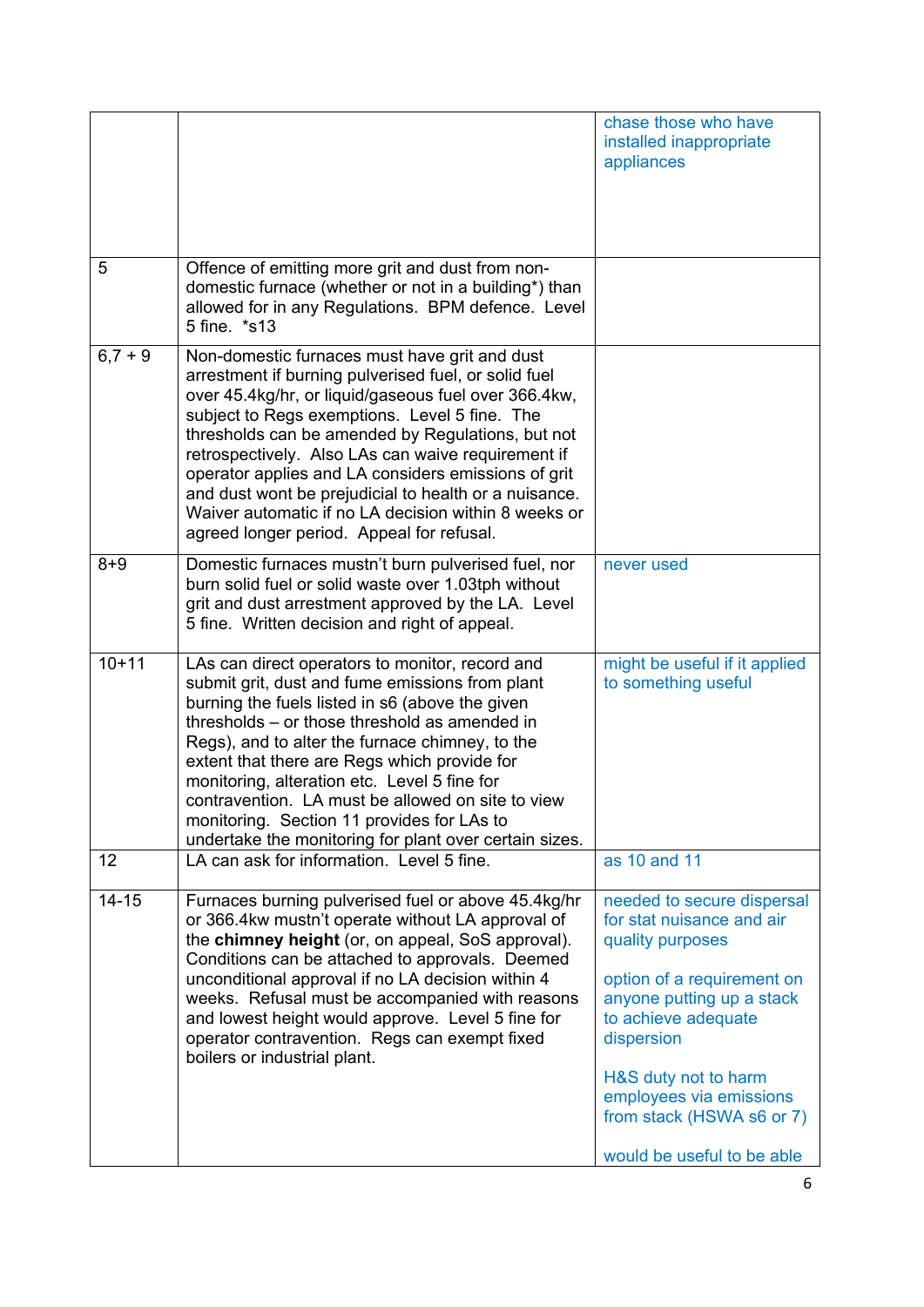|           |                                                                                                   | to specify efflux velocity            |
|-----------|---------------------------------------------------------------------------------------------------|---------------------------------------|
|           |                                                                                                   |                                       |
|           |                                                                                                   |                                       |
|           |                                                                                                   |                                       |
|           |                                                                                                   |                                       |
|           |                                                                                                   |                                       |
|           |                                                                                                   |                                       |
|           |                                                                                                   |                                       |
|           |                                                                                                   |                                       |
|           |                                                                                                   |                                       |
| 16        | This applies to plans to erect or extend buildings                                                | don't see the point                   |
|           | involving construction of a chimney which doesn't                                                 |                                       |
|           | serve a furnace. It doesn't apply to buildings to be                                              |                                       |
|           | used as a residence, shop or office. It doesn't apply                                             |                                       |
|           | to inner London. In these cases, the plans must be                                                |                                       |
|           | rejected if chimney height not enough to prevent so                                               |                                       |
|           | far as practicable emissions of smoke, grit, dust or                                              |                                       |
|           | gases. Right of appeal.                                                                           |                                       |
|           | <b>Smoke control areas</b>                                                                        |                                       |
| $18 + 19$ | LA may declare SCA. Smoke Control Orders can                                                      | option of dropping SCAs               |
|           | limit the s20 smoke emission prohibition to only                                                  | and using AQMAs. The                  |
|           | certain types of building, and can apply to discrete                                              | group saw this as an                  |
|           | bits of the SCA. SCO can exempt particular                                                        | opportunity to drive the air          |
|           | buildings/types of building and likewise fireplaces                                               | quality agenda and set                |
|           | from the prohibition. Declaration procedures in                                                   | tighter PM and NOx                    |
|           | Schedule 1. SoS can direct LAs to submit proposals                                                | standards                             |
|           | for an SCA                                                                                        |                                       |
| 20, 22,   | Emitting smoke from the chimney of a building, or                                                 | support for including NO <sub>x</sub> |
| $23 + 51$ | from the chimney of a furnace or fixed boiler or                                                  | and PM standards in SCAs              |
|           | industrial plant, which is in an SCA, is an offence -                                             |                                       |
|           | level 3 fine. Defence that only authorised fuel was                                               | suggested adoptive                    |
|           | used - SoS can make Regs specifying authorised                                                    | powers, ie down to LA to              |
|           | fuels. Section 51 requires an LA to notify it<br>considers an offence has been committed. SoS can | decide whether to adopt               |
|           | order suspension or relaxation of the operation of the                                            | them                                  |
|           | s20 prohibition in relation to part or all of any SCA,                                            |                                       |
|           | which includes suspending the offences in s23.                                                    |                                       |
| 21        | SoS can exempt classes of fireplace by Order if                                                   |                                       |
|           | he/she considers they will emit no smoke or not a                                                 |                                       |
|           | substantial quantity of smoke                                                                     |                                       |
| 23        | Offences - to acquire any solid fuel (other than an                                               | para a) is enforceable and            |
|           | authorised fuel) for use in an SCA: whether in a                                                  | is enforced. The others               |
|           | building or fireplace which is not exempt, or in a fixed                                          | are not                               |
|           | boiler or industrial plant which is not exempt (except                                            |                                       |
|           | where there is a s18(2) exclusion). Also an offence                                               |                                       |
|           | to sell by retail any soild fuel for delivery to an SCA                                           |                                       |
|           | building or to SCA premises where there is a fixed                                                |                                       |
|           | boiler or industrial plant. Defence = reasonable                                                  |                                       |
|           | grounds for believing building was exempt or the fuel                                             |                                       |
|           | was acquired for use in an exempt fireplace, boiler or                                            |                                       |
|           | plant.                                                                                            |                                       |
| 24-28     | LA power to order owner/occupier of private dwelling                                              | want to see removal of                |
|           | to make improvements to comply with s20. Section                                                  | requirement on LAs to give            |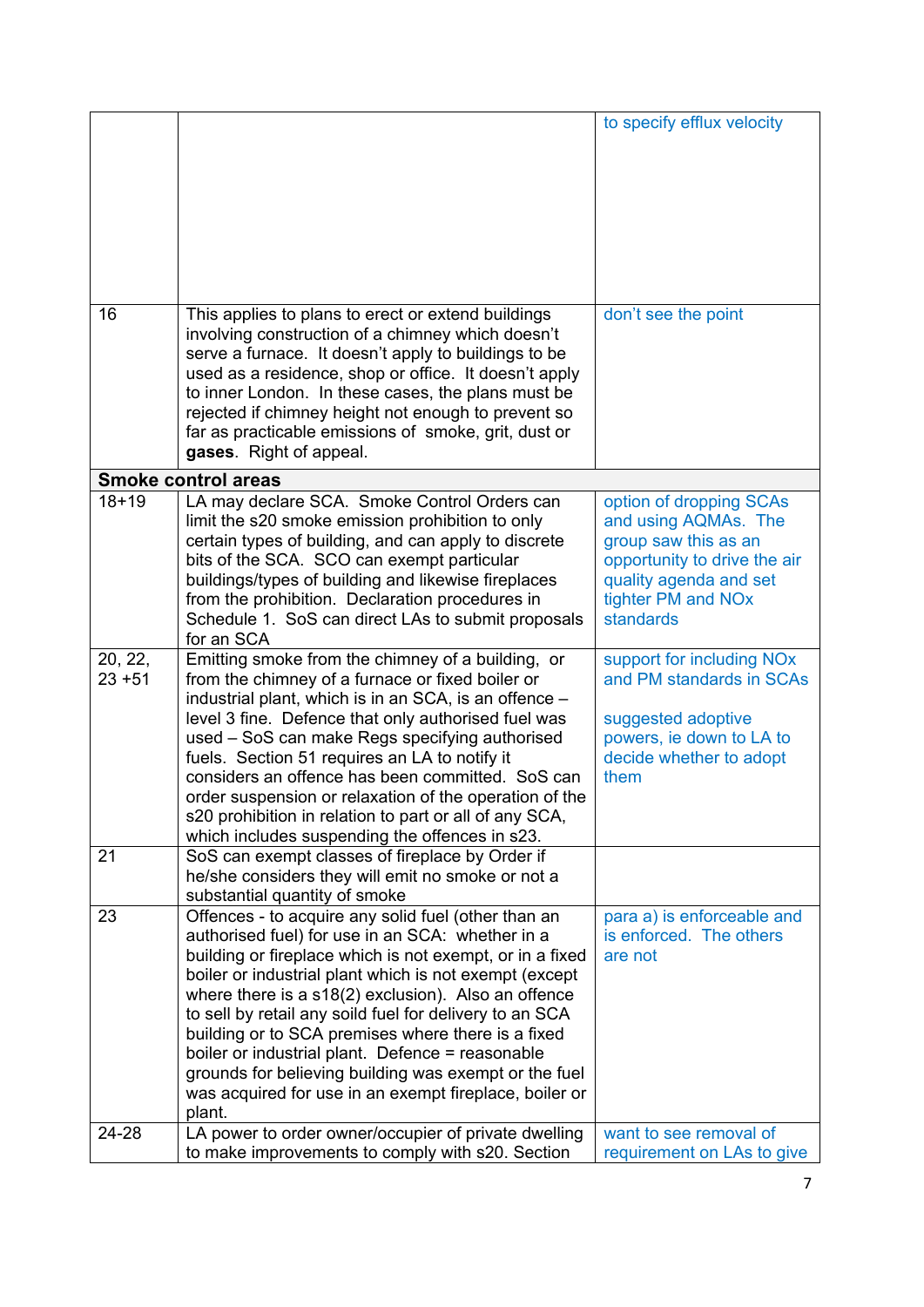|                      | 25 and Sch 2 apply to expenditure incurred on<br>improvements. Section 26 provides for LA grants.<br>Section 27 lists the types of improvements. | grants for fireplace<br>upgrades, albeit that it<br>only applies to pre-1964 |
|----------------------|--------------------------------------------------------------------------------------------------------------------------------------------------|------------------------------------------------------------------------------|
|                      | Improvement works include in relation to fixed                                                                                                   | houses                                                                       |
| 29                   | cooking or heating appliances.<br>definitions re sections 18-28.                                                                                 |                                                                              |
|                      | Control of certain forms of air pollution                                                                                                        |                                                                              |
| $30 + 32$            | SoS can make Regulations re composition and                                                                                                      | not needed                                                                   |
|                      | content of any motor vehicle fuel, and to                                                                                                        |                                                                              |
|                      | prevent/restrict production, treatment, distribution                                                                                             |                                                                              |
|                      | import, sale or use of any non-compliant fuel.                                                                                                   |                                                                              |
| $31 + 32$            | SoS can make Regulations limiting sulphur content                                                                                                | not needed                                                                   |
|                      | of oil fuel used in furnaces or engines                                                                                                          |                                                                              |
| 33                   | As amended, level 5 fine for cable burning if not                                                                                                | not needed                                                                   |
|                      | regulated through Environmental Permitting.                                                                                                      |                                                                              |
|                      | Information about air pollution                                                                                                                  |                                                                              |
| $34 + 38$            | LAs can undertake or pay for research into air                                                                                                   | not needed - covered by                                                      |
|                      | pollution, publish information, display                                                                                                          | local government                                                             |
|                      | "cinematograph films" etc. SoS can make Regs                                                                                                     | legislation                                                                  |
|                      | specifying how LAs do this.                                                                                                                      |                                                                              |
| 35-39                | LAs can obtain information of emissions to air by                                                                                                | has some value in relation                                                   |
|                      | issuing s36 notices, measuring and recording                                                                                                     | to LAQM because no                                                           |
|                      | emissions themselves (with associated rights of                                                                                                  | equivalent under EA95                                                        |
|                      | entry – as amended), and arranging with occupiers                                                                                                |                                                                              |
|                      | for them to measure and record. A notice can<br>require information by periodical returns. For EP                                                |                                                                              |
|                      | Regs premises, a notice can't require information not                                                                                            |                                                                              |
|                      | required by the EA under the EP permit. Section 36                                                                                               |                                                                              |
|                      | applies to Crown premises. Level 5 fine for non-                                                                                                 |                                                                              |
|                      | compliance with a notice or providing false etc                                                                                                  |                                                                              |
|                      | information. Right of appeal. SoS can make Regs                                                                                                  |                                                                              |
|                      | specifying how LAs do this. SoS can direct LAs to                                                                                                |                                                                              |
|                      | make arrangements re provision etc of air monitoring                                                                                             |                                                                              |
|                      | and submitting data to the SoS.                                                                                                                  |                                                                              |
| 40                   | re information about air pollution, "emission of                                                                                                 |                                                                              |
|                      | substances into the atmosphere" includes                                                                                                         |                                                                              |
|                      | substances in gaseous or liquid or solid state, or any                                                                                           |                                                                              |
|                      | combination of these.                                                                                                                            |                                                                              |
| <b>Special cases</b> |                                                                                                                                                  |                                                                              |
| $41 + 41A$           | Sections 1-29 don't apply to regulated facilities                                                                                                |                                                                              |
|                      | covered by the Environmental Permitting Regs                                                                                                     |                                                                              |
| 42                   | The owner of a coal or shale mine or quarry (as                                                                                                  | has relevance re burning                                                     |
|                      | defined in Mines and Quarries Act 1954) must use                                                                                                 | spoil heaps which are a                                                      |
|                      | all practicable means to prevent combustion of<br>refused deposited from the mine or quarry and                                                  | problem, but doubtful<br>whether this provision is                           |
|                      | prevent/minimise smoke and fume emissions from                                                                                                   | enforceable. Not the right                                                   |
|                      | such refuse. Level 5 fine. EPA90 P)art III and                                                                                                   | way of dealing with the                                                      |
|                      | sections 1-29 of CAA are disapplied                                                                                                              | <b>issue</b>                                                                 |
| 45                   | exemptions from various of the provisions in ss 1-29                                                                                             |                                                                              |
|                      | if LA deems it expedient so investigation or research                                                                                            |                                                                              |
|                      | can be undertaken into the problems of air pollution.                                                                                            |                                                                              |
| 46                   | Crown immunity: LA to report problems to the                                                                                                     |                                                                              |
|                      | appropriate Minister.                                                                                                                            |                                                                              |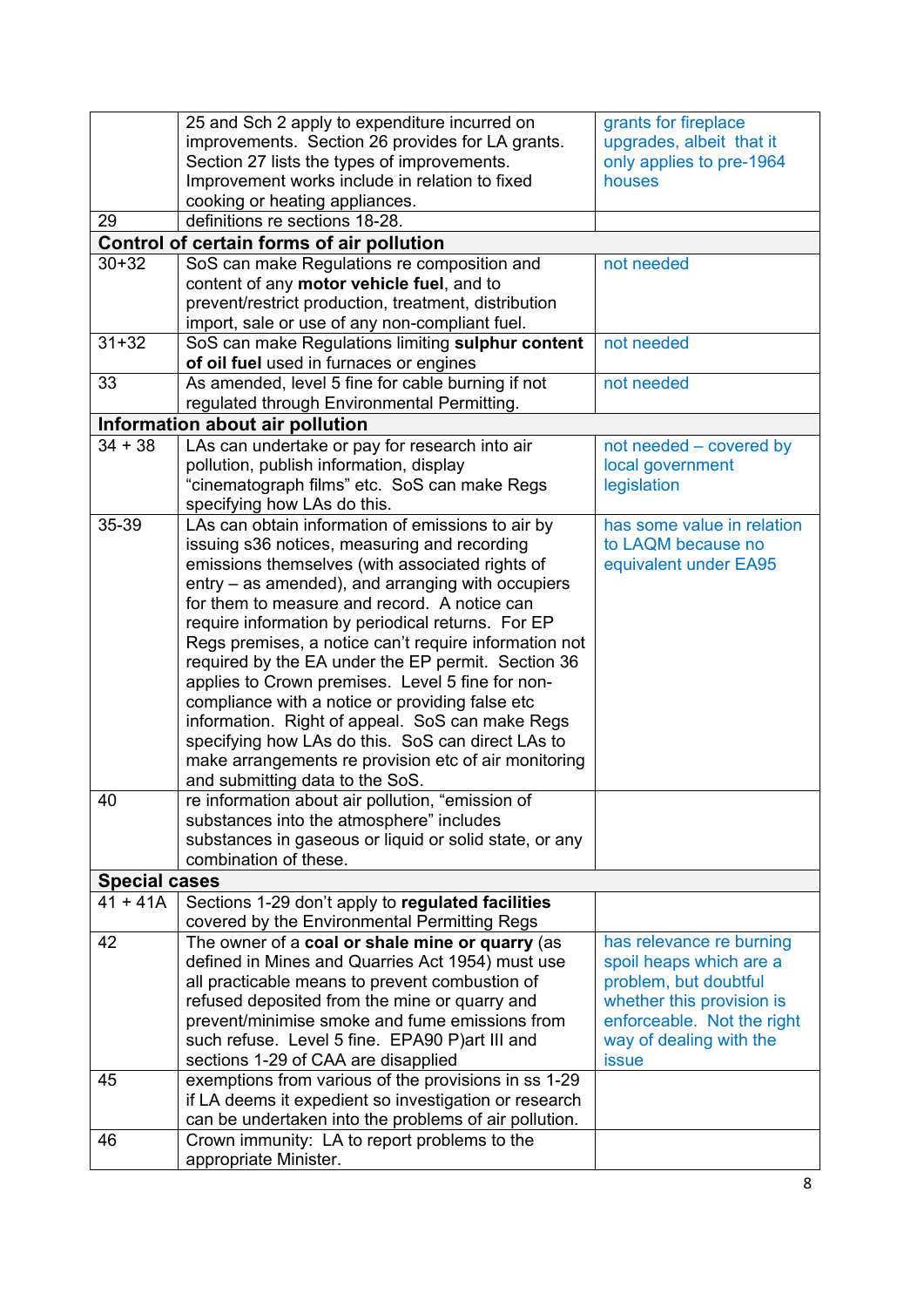|       | <b>Miscellaneous and general</b>                               |  |
|-------|----------------------------------------------------------------|--|
| 47    | power to make Regulations to apply ss 4, 5, 6, 7, 11,          |  |
|       | $42(4)$ , $43(5)$ , $44(6)$ and $46(1)$ to fumes or prescribed |  |
|       | gases or both. "Gas" defined as including "vapour              |  |
|       | and moisture precipitated from vapour".                        |  |
| 48    | power to give effect to international agreements.              |  |
| 49    | disclosure of trade secrets                                    |  |
| 50-68 | various:                                                       |  |
|       |                                                                |  |
|       | 50 - cumulative penalties                                      |  |
|       | 52 – offences by bodies corporate                              |  |
|       | 53 – offences due to act or default of another                 |  |
|       | 54 – power of county court to authorise works and              |  |
|       | order payments                                                 |  |
|       | 55 - duty of LAs to enforce various CAA provisions             |  |
|       | $56 + 57 -$ rights of entry                                    |  |
|       | 58 - power of LAs to obtain information                        |  |
|       | 59 - SoS power to hold a local inquiry                         |  |
|       | 60 - default powers of SoS                                     |  |
|       | 61 – power for 2 or more LAs to combine to declare<br>an SCA   |  |
|       | 62 - application of certain provisions of the Public           |  |
|       | Health Act 1936                                                |  |
|       | 63 – power to make orders and regulations                      |  |
|       | 64 - interpretation (general) including "chimney",             |  |
|       | "domestic furnace", "fireplace", "fixed boiler or              |  |
|       | industrial plant", "fumes", "industrial plant",                |  |
|       | "practicable", and "smoke".                                    |  |
|       | 65-68 - application to Scilly Isles, consequential             |  |
|       | amendments, short title                                        |  |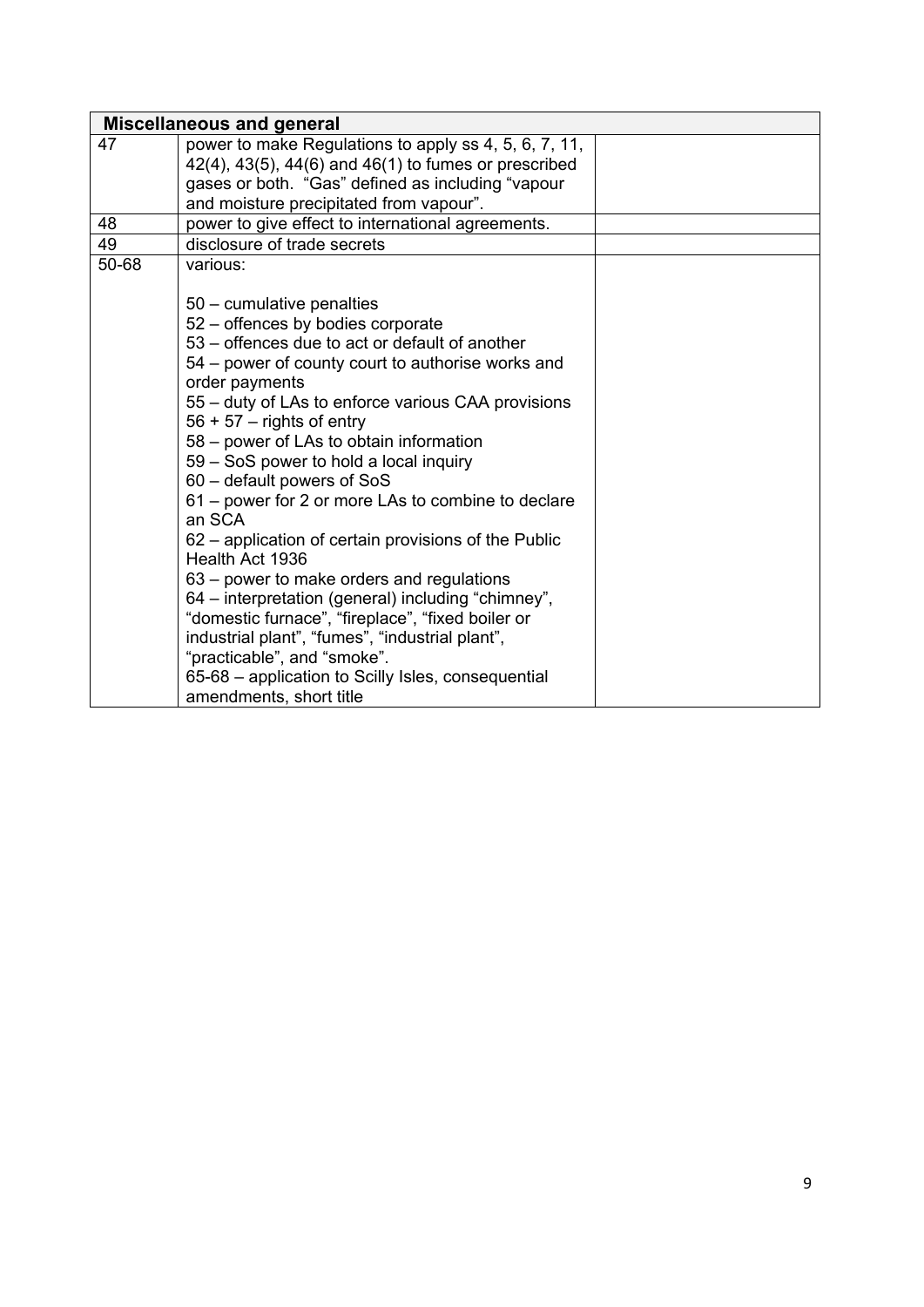## **Overview**

#### Domestic controls

### CAA

- no **dark smoke** from **chimney of buildings**
- no **smoke** from **chimney of buildings** in SCAs (with qualifications)
- **grit and dust** arrestment required for **domestic furnaces** pulverised fuel, solid fuel or solid waste over certain size (**1.03 tph**)

### EPA90 Pt III

- stat nuisance = **smoke** emitted from **premises** so as to be prejudicial to health or a nuisance
- no stat nuisance where CAA applies
- **fumes or gases** from private dwellings can be a stat nuisance

#### Non-domestic controls

### CAA

- no **dark smoke chimney of buildings** or **chimney of boiler or industrial plant**
- no **dark smoke** from **industrial or trade premises**
- **smokeless** operation of **furnace in building/fixed boiler/industrial plant**
- limitation on **grit and dust** from **furnace whether or not in building**
- **grit and dust** arrestmentfor **furnaces** over certain size (**45.4kg/hr solid, or 366.4kw liquid**)or burning pulverised fuel
- **chimney height** approval for **furnaces** burning over certain size (**45.4kg/hr solid or 366.4kw liquid**) or burning pulverised fuel to prevent so far as practicable **smoke, grit, dust, gases or fumes** becoming prejudicial to health or a nuisance
- **chimney height** approval for **furnace (not shops or offices)** to prevent so far as practicable **smoke, grit, dust, gases or fumes** becoming prejudicial to health or a nuisance
- no **smoke** from chimney of **building/furnace /fixed boiler/industrial plant**, furnace, fixed boiler in SCAs (with qualifications)

### EPA90 Pt III

- dust, steam, smell or other effluvia arising on industrial, trade or business premises and being prejudicial to health or a nuisance can be a statutory nuisance, subject to s79(10) [below]

#### EPR10

- CAA disapplied re permitted activities; stat nuisance disapplied re permitted activities subject to EPA90 s79(10) consent from SoS

#### Vessels and railway engines

- no **dark smoke**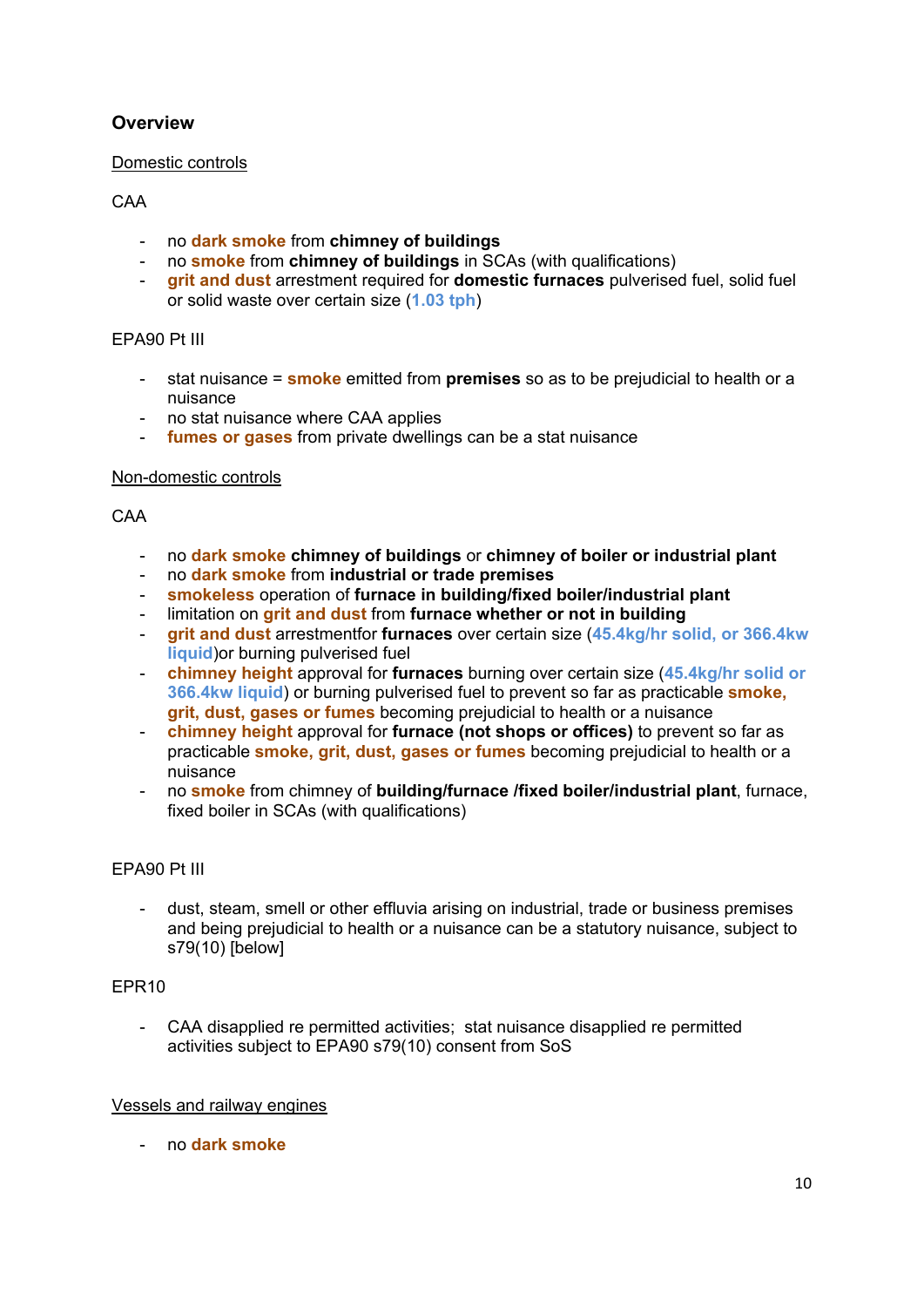# **CLEAN AIR ACT EAST MIDLANDS SEMINAR, MELTON MOWBRAY, 9 JUNE 2011**

- A = what bits of CAA are necessary to deliver air quality objectives and the UK's emission ceilings obligations
- $B =$  what bits are essential
- C = what bits are largely aimed at nuisance emissions
- $D =$  what bits are not used or can be dispensed with for other reasons
- $E =$  what bits can be improved/expanded (and how)

| <b>Section</b>              | <b>Provision</b>                                                                                                                                                                                                                                                                                                                                                          | comment                                                                                                                                                                                                                                             |
|-----------------------------|---------------------------------------------------------------------------------------------------------------------------------------------------------------------------------------------------------------------------------------------------------------------------------------------------------------------------------------------------------------------------|-----------------------------------------------------------------------------------------------------------------------------------------------------------------------------------------------------------------------------------------------------|
| <b>Dark smoke</b>           |                                                                                                                                                                                                                                                                                                                                                                           |                                                                                                                                                                                                                                                     |
| 1, 2, 43<br>$+51$           | Dark smoke prohibited from chimney of any building<br>and from chimney of boiler or industrial plant.<br>Disapplication where emissions during permitted<br>periods. Defences. Level 3 fine for domestic, level 5<br>for other. Applies also to railway engines and to<br>vessels in inland and territorial waters (+ level 5<br>fine).                                   | mainly As and Bs Some Es<br>in relation to allowing use of<br>civil sanctions, and extending<br>provisions to domestic<br>premises<br>Other points:                                                                                                 |
|                             | Dark smoke prohibited industrial or trade premises<br>(not buildings). Exemptions in Regulations.<br>Defences. £20k fine - para 195 of Sch 22 of Env<br>Act 1995.<br>Section 51 requires an LA to notify it considers an<br>offence has been committed.                                                                                                                   | -permitted periods make<br>enforcement difficult<br>-waste licensing/duty of care<br>can be used to tackle dark<br>smoke from industrial/trade<br>premises<br>-s51 not necessary<br>-proposed use of ASB powers,<br>ie community protection orders  |
| 3                           | Dark smoke definition. Regs may be made.                                                                                                                                                                                                                                                                                                                                  | all B/E and overall a wish to<br>have s3 improved and<br>expanded. The definition<br>could be clearer. The<br>definition needs to include<br>emissions from modern-day<br>appliances and not just dark<br>smoke. The Ringelmann chart<br>is onerous |
| Smoke, grit, dust and fumes |                                                                                                                                                                                                                                                                                                                                                                           |                                                                                                                                                                                                                                                     |
| 4                           | Notify LA of any new non-domestic furnace to be<br>installed in a building or in fixed boiler or industrial<br>plant. Boiler must be able to be operated<br>smokelessly when burning fuel for which designed.<br>If installed in accordance with notified and LA-<br>approved spec, it complies. Level 3 fine for non-<br>notification; level 5 for operating with smoke. | mixed reaction. Notification<br>should be got rid of.<br>Provisions should be extended<br>to cover biomass burning.<br>Should be either ELVs or type<br>approval for biomass burning.                                                               |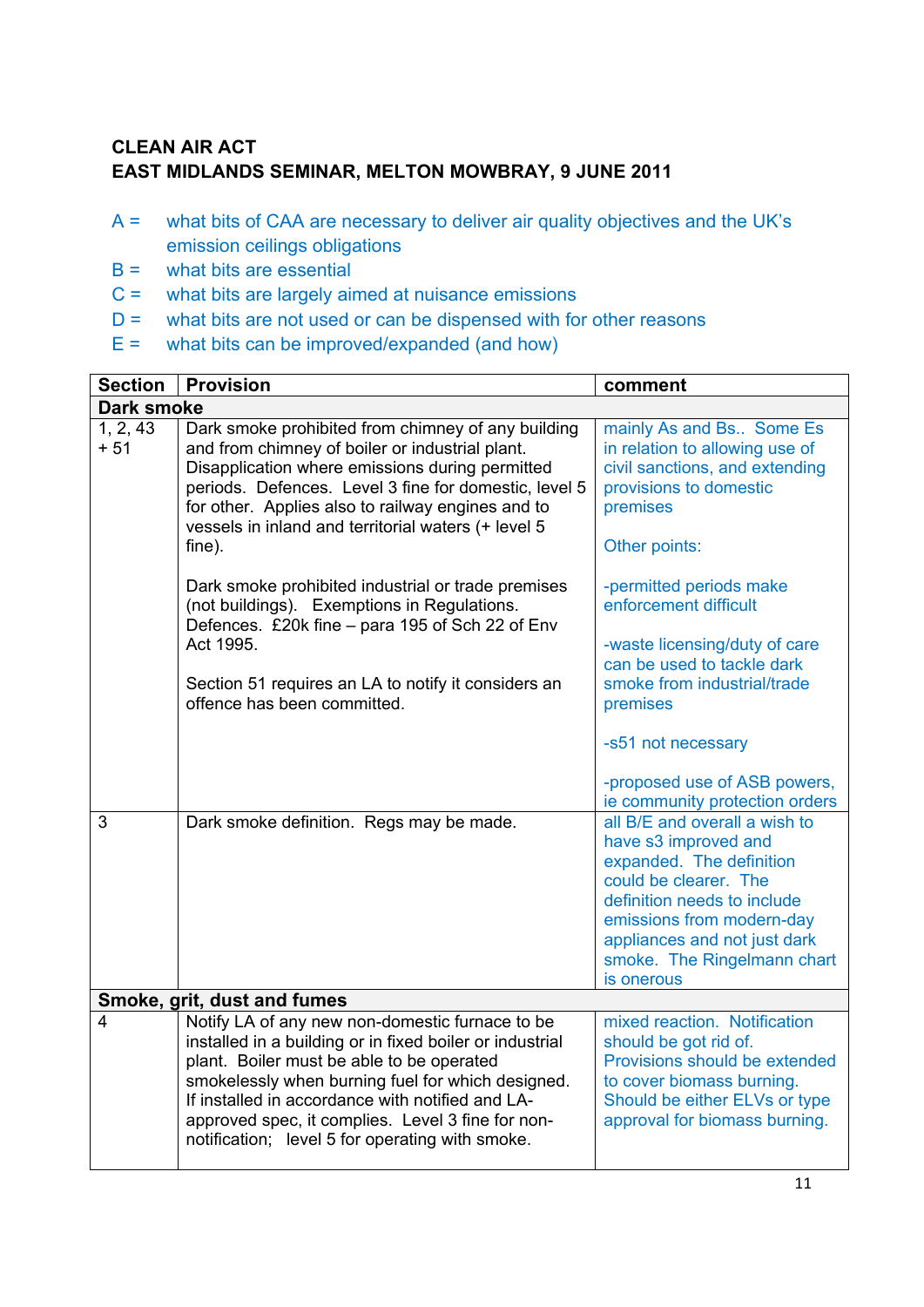| 5         | Offence of emitting more grit and dust from non-<br>domestic furnace (whether or not in a building*) than<br>allowed for in any Regulations. BPM defence. Level<br>5 fine. *s13                                                                                                                                                                                                                                                                                                                                                                | mixed reaction. Reference<br>again to biomass burning.<br>Reference to 'grit' should be<br>changed to 'particulates' and<br>could also specify size fraction.                                                                               |
|-----------|------------------------------------------------------------------------------------------------------------------------------------------------------------------------------------------------------------------------------------------------------------------------------------------------------------------------------------------------------------------------------------------------------------------------------------------------------------------------------------------------------------------------------------------------|---------------------------------------------------------------------------------------------------------------------------------------------------------------------------------------------------------------------------------------------|
| $6,7+9$   | Non-domestic furnaces must have grit and dust<br>arrestment if burning pulverised fuel, or solid fuel<br>over 45.4kg/hr, or liquid/gaseous fuel over 366.4kw,<br>subject to Regs exemptions. Level 5 fine. The<br>thresholds can be amended by Regulations, but not<br>retrospectively. Also LAs can waive requirement if<br>operator applies and LA considers emissions of grit<br>and dust wont be prejudicial to health or a nuisance.<br>Waiver automatic if no LA decision within 8 weeks or<br>agreed longer period. Appeal for refusal. | 1 xC, 1 x B, 1 x BE. One<br>comment that this is largely<br>redundant, time-consuming,<br>and would like to see type<br>approval. Grit should be<br>changed to particulates. One<br>comment noting inconsistency<br>of 366.4kW and 1.03tph. |
| $8 + 9$   | Domestic furnaces mustn't burn pulverised fuel, nor<br>burn solid fuel or solid waste over 1.03tph without<br>grit and dust arrestment approved by the LA. Level<br>5 fine. Written decision and right of appeal.                                                                                                                                                                                                                                                                                                                              | largely the same as 6, 7, 9                                                                                                                                                                                                                 |
| $10 + 11$ | LAs can direct operators to monitor, record and<br>submit grit, dust and fume emissions from plant<br>burning the fuels listed in s6 (above the given<br>thresholds – or those threshold as amended in<br>Regs), and to alter the furnace chimney, to the<br>extent that there are Regs which provide for<br>monitoring, alteration etc. Level 5 fine for<br>contravention. LA must be allowed on site to view<br>monitoring. Section 11 provides for LAs to<br>undertake the monitoring for plant over certain sizes.                         | all Bs and A/Bs. One<br>comment that B only for <3MW<br>plant                                                                                                                                                                               |
| 12        | LA can ask for information. Level 5 fine.                                                                                                                                                                                                                                                                                                                                                                                                                                                                                                      | all Bs and A/Bs                                                                                                                                                                                                                             |
| $14 - 15$ | Furnaces burning pulverised fuel or above 45.4kg/hr<br>or 366.4kw mustn't operate without LA approval of<br>the chimney height (or, on appeal, SoS approval).<br>Conditions can be attached to approvals. Deemed<br>unconditional approval if no LA decision within 4<br>weeks. Refusal must be accompanied with reasons<br>and lowest height would approve. Level 5 fine for<br>operator contravention. Regs can exempt fixed<br>boilers or industrial plant.                                                                                 | all Bs and A/Bs apart from an<br>E in relation to the level of fine.<br>One request for 12 weeks for<br>decision instead of 4                                                                                                               |
| 16        | This applies to plans to erect or extend buildings<br>involving construction of a chimney which doesn't<br>serve a furnace. It doesn't apply to buildings to be<br>used as a residence, shop or office. It doesn't apply<br>to inner London. In these cases, the plans must be<br>rejected if chimney height not enough to prevent so<br>far as practicable emissions of smoke, grit, dust or<br>gases. Right of appeal.                                                                                                                       | two Bs and a question-mark                                                                                                                                                                                                                  |
|           | <b>Smoke control areas</b>                                                                                                                                                                                                                                                                                                                                                                                                                                                                                                                     |                                                                                                                                                                                                                                             |
| $18 + 19$ | LA may declare SCA. Smoke Control Orders can                                                                                                                                                                                                                                                                                                                                                                                                                                                                                                   | <b>Bs.</b> One comment that SCAs                                                                                                                                                                                                            |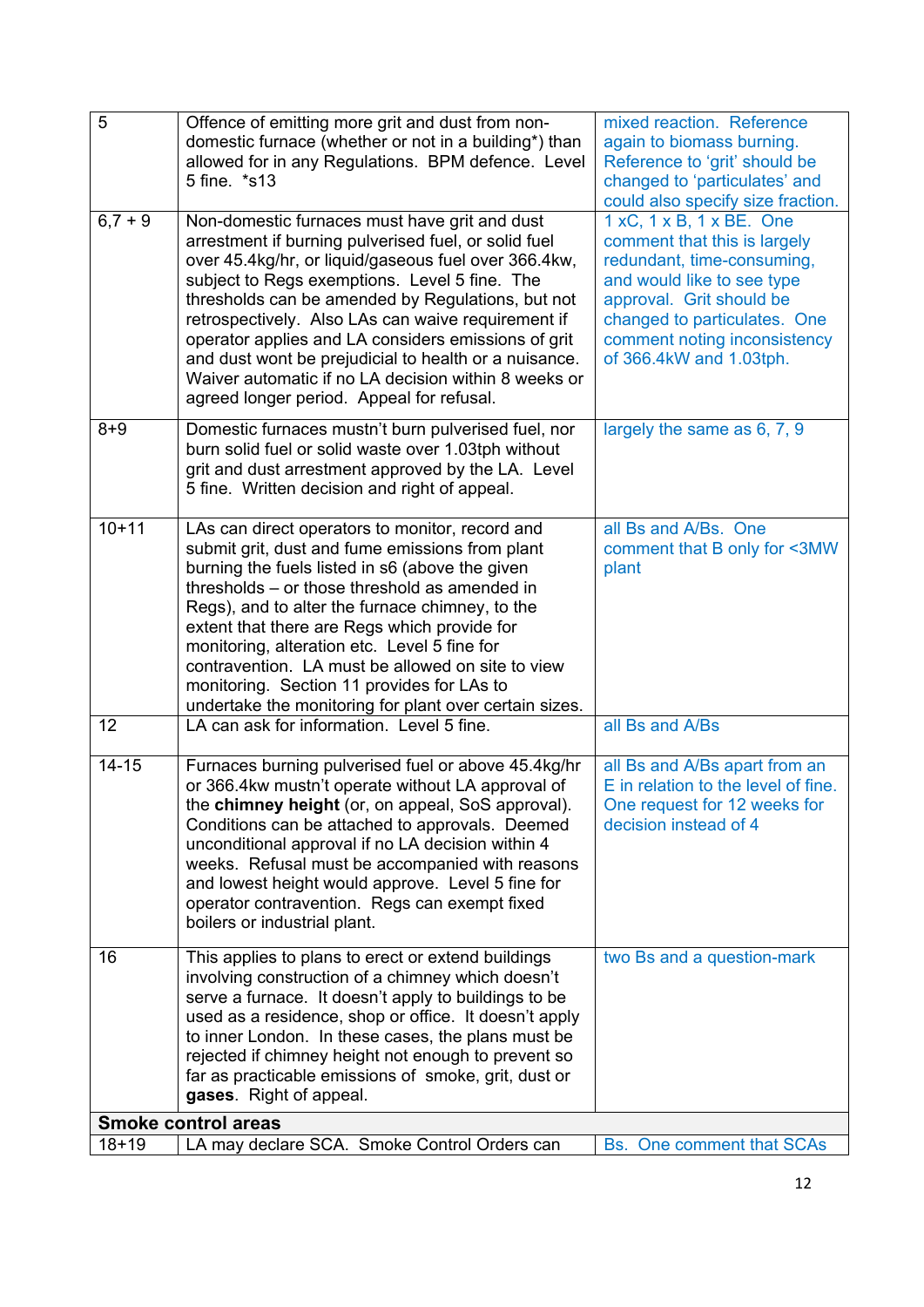|           | limit the s20 smoke emission prohibition to only<br>certain types of building, and can apply to discrete<br>bits of the SCA. SCO can exempt particular<br>buildings/types of building and likewise fireplaces<br>from the prohibition. Declaration procedures in<br>Schedule 1. SoS can direct LAs to submit proposals<br>for an SCA | support LAQM and nuisance.            |
|-----------|--------------------------------------------------------------------------------------------------------------------------------------------------------------------------------------------------------------------------------------------------------------------------------------------------------------------------------------|---------------------------------------|
| 20, 22,   | Emitting smoke from the chimney of a building, or                                                                                                                                                                                                                                                                                    | one B and one E. The s20              |
| $23 + 51$ | from the chimney of a furnace or fixed boiler or                                                                                                                                                                                                                                                                                     | offences are hard to prove -          |
|           | industrial plant, which is in an SCA, is an offence -                                                                                                                                                                                                                                                                                | would like a notice to require        |
|           | level 3 fine. Defence that only authorised fuel was                                                                                                                                                                                                                                                                                  | fuel and appliance that must          |
|           | used - SoS can make Regs specifying authorised                                                                                                                                                                                                                                                                                       | be used.                              |
|           | fuels. Section 51 requires an LA to notify it                                                                                                                                                                                                                                                                                        |                                       |
|           | considers an offence has been committed. SoS can                                                                                                                                                                                                                                                                                     | The E is a request for the retail     |
|           | order suspension or relaxation of the operation of the                                                                                                                                                                                                                                                                               | sale of coal etc in a SCA to be       |
|           | s20 prohibition in relation to part or all of any SCA,                                                                                                                                                                                                                                                                               | an offence                            |
|           | which includes suspending the offences in s23.                                                                                                                                                                                                                                                                                       |                                       |
| 21        | SoS can exempt classes of fireplace by Order if                                                                                                                                                                                                                                                                                      | B - encourage R+D exemption           |
|           | he/she considers they will emit no smoke or not a<br>substantial quantity of smoke                                                                                                                                                                                                                                                   |                                       |
| 23        | Offences - to acquire any solid fuel (other than an                                                                                                                                                                                                                                                                                  | B                                     |
|           | authorised fuel) for use in an SCA: whether in a                                                                                                                                                                                                                                                                                     | $E$ – should include sale in a        |
|           | building or fireplace which is not exempt, or in a fixed                                                                                                                                                                                                                                                                             | <b>SCA</b>                            |
|           | boiler or industrial plant which is not exempt (except                                                                                                                                                                                                                                                                               |                                       |
|           | where there is a s18(2) exclusion). Also an offence                                                                                                                                                                                                                                                                                  |                                       |
|           | to sell by retail any soild fuel for delivery to an SCA                                                                                                                                                                                                                                                                              |                                       |
|           | building or to SCA premises where there is a fixed                                                                                                                                                                                                                                                                                   |                                       |
|           | boiler or industrial plant. Defence = reasonable                                                                                                                                                                                                                                                                                     |                                       |
|           | grounds for believing building was exempt or the fuel                                                                                                                                                                                                                                                                                |                                       |
|           | was acquired for use in an exempt fireplace, boiler or                                                                                                                                                                                                                                                                               |                                       |
|           | plant.                                                                                                                                                                                                                                                                                                                               |                                       |
| 24-28     | LA power to order owner/occupier of private dwelling                                                                                                                                                                                                                                                                                 | B                                     |
|           | to make improvements to comply with s20. Section<br>25 and Sch 2 apply to expenditure incurred on                                                                                                                                                                                                                                    |                                       |
|           | improvements. Section 26 provides for LA grants.                                                                                                                                                                                                                                                                                     |                                       |
|           | Section 27 lists the types of improvements.                                                                                                                                                                                                                                                                                          |                                       |
|           | Improvement works include in relation to fixed                                                                                                                                                                                                                                                                                       |                                       |
|           | cooking or heating appliances.                                                                                                                                                                                                                                                                                                       |                                       |
| 29        | definitions re sections 18-28.                                                                                                                                                                                                                                                                                                       |                                       |
|           | Control of certain forms of air pollution                                                                                                                                                                                                                                                                                            |                                       |
| $30 + 32$ | SoS can make Regulations re composition and                                                                                                                                                                                                                                                                                          | all As and Bs.                        |
|           | content of any motor vehicle fuel, and to                                                                                                                                                                                                                                                                                            |                                       |
|           | prevent/restrict production, treatment, distribution                                                                                                                                                                                                                                                                                 | mention of quality of fuel for        |
|           | import, sale or use of any non-compliant fuel.                                                                                                                                                                                                                                                                                       | biomass plant                         |
| $31 + 32$ | SoS can make Regulations limiting sulphur content                                                                                                                                                                                                                                                                                    | all As and Bs                         |
| 33        | of oil fuel used in furnaces or engines<br>As amended, level 5 fine for cable burning if not                                                                                                                                                                                                                                         | $2 \times B$                          |
|           | regulated through Environmental Permitting.                                                                                                                                                                                                                                                                                          | $2 \times E$ – want a strict offence; |
|           |                                                                                                                                                                                                                                                                                                                                      | also reference to fines and           |
|           |                                                                                                                                                                                                                                                                                                                                      | confiscation of vehicles              |
|           |                                                                                                                                                                                                                                                                                                                                      |                                       |
|           |                                                                                                                                                                                                                                                                                                                                      | 3 comments:                           |
|           |                                                                                                                                                                                                                                                                                                                                      |                                       |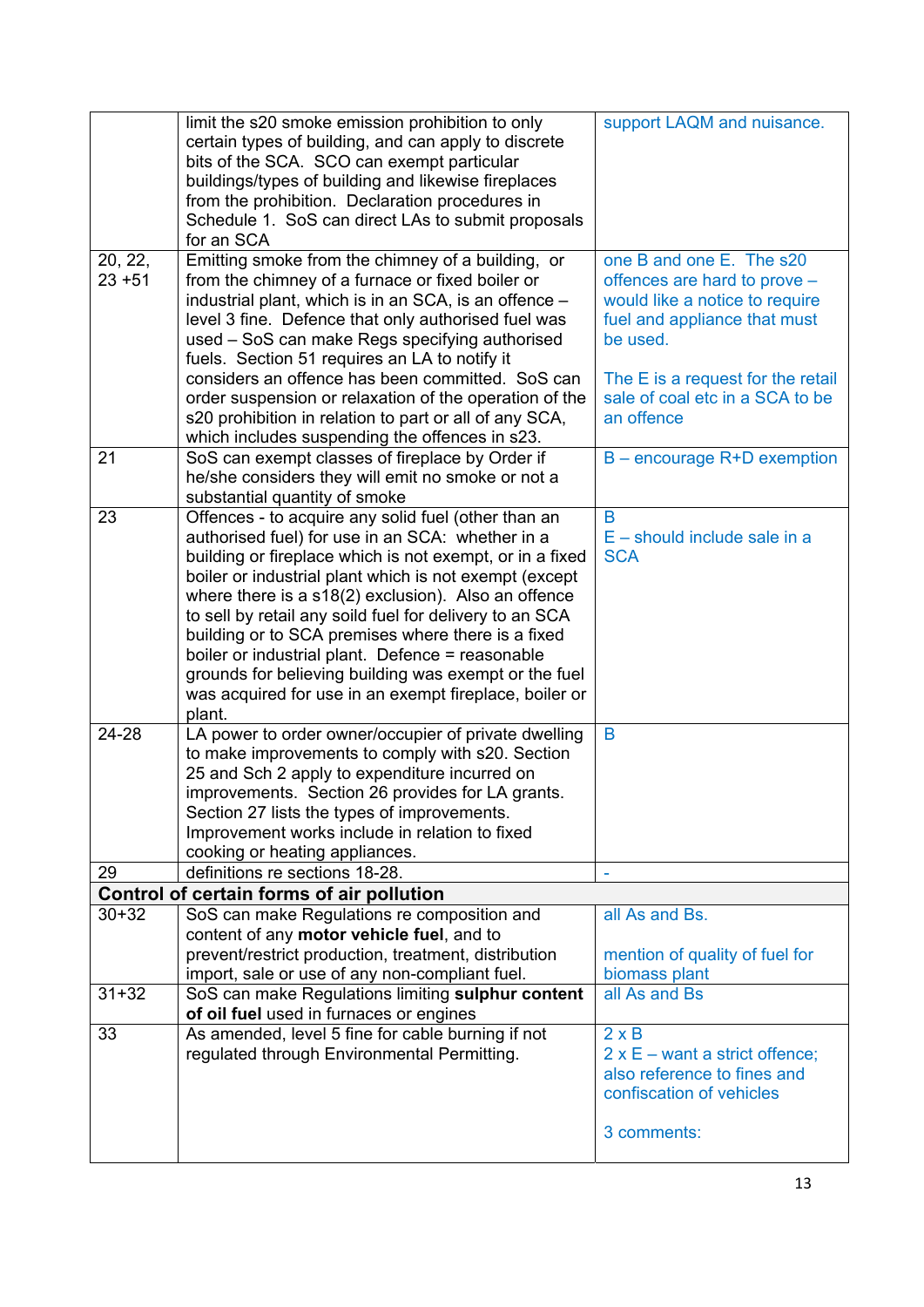|                      |                                                                | -already an offence of no             |
|----------------------|----------------------------------------------------------------|---------------------------------------|
|                      |                                                                | permit                                |
|                      |                                                                |                                       |
|                      |                                                                | -use EA waste management +            |
|                      |                                                                | nuisance                              |
|                      |                                                                | -want offence to include those        |
|                      |                                                                | receiving metal recovered from        |
|                      |                                                                | cable burning                         |
|                      | Information about air pollution                                |                                       |
| $34 + 38$            | LAs can undertake or pay for research into air                 | $4 \times D$ – references to EA95,    |
|                      | pollution, publish information, display                        | local Acts, and no resoures to        |
|                      | "cinematograph films" etc. SoS can make Regs                   | do this                               |
|                      | specifying how LAs do this.                                    | 1 x E - "Defra's job!"                |
| 35-39                | LAs can obtain information of emissions to air by              | $1 \times D$                          |
|                      | issuing s36 notices, measuring and recording                   | $1 \times E$ – put burden on occupier |
|                      | emissions themselves (with associated rights of                |                                       |
|                      | entry – as amended), and arranging with occupiers              | reference to LAQM re the final        |
|                      | for them to measure and record. A notice can                   | sentence                              |
|                      |                                                                |                                       |
|                      | require information by periodical returns. For EP              |                                       |
|                      | Regs premises, a notice can't require information not          |                                       |
|                      | required by the EA under the EP permit. Section 36             |                                       |
|                      | applies to Crown premises. Level 5 fine for non-               |                                       |
|                      | compliance with a notice or providing false etc                |                                       |
|                      | information. Right of appeal. SoS can make Regs                |                                       |
|                      | specifying how LAs do this. SoS can direct LAs to              |                                       |
|                      | make arrangements re provision etc of air monitoring           |                                       |
|                      | and submitting data to the SoS.                                |                                       |
| 40                   | re information about air pollution, "emission of               | D                                     |
|                      | substances into the atmosphere" includes                       |                                       |
|                      | substances in gaseous or liquid or solid state, or any         |                                       |
|                      | combination of these.                                          |                                       |
| <b>Special cases</b> |                                                                |                                       |
| $41 + 41A$           | Sections 1-29 don't apply to regulated facilities              | $1 \times B$                          |
|                      | covered by the Environmental Permitting Regs                   | $1 \times B/C -$ keep as no other     |
|                      |                                                                | legislation                           |
| 42                   | The owner of a coal or shale mine or quarry (as                | $2 \times C$                          |
|                      | defined in Mines and Quarries Act 1954) must use               | $2 \times D$                          |
|                      | all practicable means to prevent combustion of                 |                                       |
|                      |                                                                |                                       |
|                      | refused deposited from the mine or quarry and                  | -2 refs to using nuisance             |
|                      | prevent/minimise smoke and fume emissions from                 | -"not BPM but absolute                |
|                      | such refuse. Level 5 fine. EPA90 P)art III and                 | offence"                              |
|                      | sections 1-29 of CAA are disapplied                            |                                       |
| 45                   | exemptions from various of the provisions in ss 1-29           | 1 x D use EPA                         |
|                      | if LA deems it expedient so investigation or research          | 1xE                                   |
|                      | can be undertaken into the problems of air pollution.          |                                       |
|                      |                                                                | comment: "Defra's job" [no            |
|                      |                                                                | exclamation mark this time!]          |
| 46                   | Crown immunity: LA to report problems to the                   | D                                     |
|                      | appropriate Minister.                                          |                                       |
|                      | <b>Miscellaneous and general</b>                               |                                       |
| 47                   | power to make Regulations to apply ss 4, 5, 6, 7, 11,          | B                                     |
|                      | $42(4)$ , $43(5)$ , $44(6)$ and $46(1)$ to fumes or prescribed |                                       |
|                      | gases or both. "Gas" defined as including "vapour              |                                       |
|                      | and moisture precipitated from vapour".                        |                                       |
|                      |                                                                |                                       |